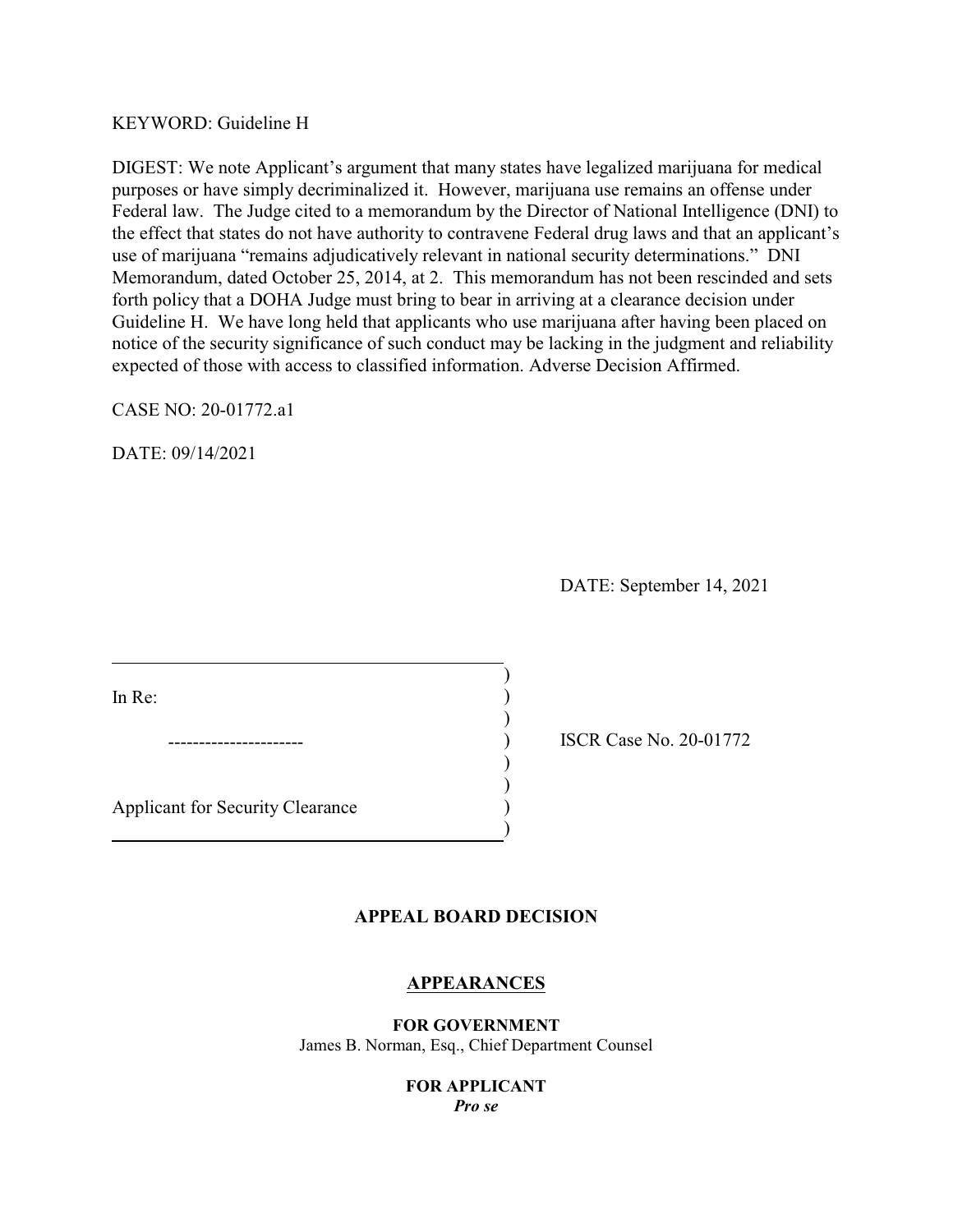The Department of Defense (DoD) declined to grant Applicant a security clearance. On of Department of Defense Directive 5220.6 (Jan. 2, 1992, as amended) (Directive). Applicant requested a decision on the written record. On June 28, 2021, after considering the record, Defense Applicant's request for a security clearance. Applicant appealed pursuant to Directive ¶¶ E3.1.28 November 23, 2020, DoD issued a statement of reasons (SOR) advising Applicant of the basis for that decision–security concerns raised under Guideline H (Drug Involvement and Substance Misuse) Office of Hearings and Appeals (DOHA) Administrative Judge Michael H. Leonard denied and E3.1.30.

Applicant raised the following issue on appeal: whether the Judge erred in his analysis of Applicant's drug involvement. Consistent with the following, we affirm.

#### **The Judge's Findings of Fact and Analysis**

 Applicant, who is in his sixties, works for a Defense contractor, employment that he has held since 2014. He previously worked for the same contractor from 2007 until 2012. He has held a security clearance since 2008.

 illegal drug involvement. In a 2018 SCA, he disclosed occasional marijuana use from 2015 to late 2017, for a total of about five instances. He admitted to having used marijuana while holding a In 2014, Applicant completed a security clearance application (SCA) in which he denied security clearance and stated that he intended to use marijuana in the future.

 "sometime before August 2012." Decision at 2. He stated that he continued to use marijuana after During a 2019 background investigation, Applicant stated that he began using marijuana having been awarded a top secret clearance in 2010 and reiterated that he intended to use the drug in the future. He stated that he only used marijuana in states in which it had been decriminalized.

 In his Answer to the SOR, Applicant admitted that he: (1) used marijuana from April 2018 to the following July, after having completed his SCA; (2) purchased marijuana after having purchased marijuana after having been granted a clearance; and (5) intended future use of marijuana. completed his 2018 SCA; (3) used marijuana from 2015 to 2018 while holding a clearance; (4) He also admitted to using marijuana once in 2019 and once again in 2020.

 security clearance and in probable violation of his employer's drug-free workplace policy. Although commending Applicant's candor in admitting his security-significant conduct, the Judge cited to the recency of Applicant's marijuana use and his professed intent to use it in the future. The Judge characterized Applicant's case for mitigation as consisting in large measure on "rationalizations or minimizations or both." Decision at 6. The Judge concluded that Applicant had not met his burden The Judge noted Applicant's history of marijuana use, including instances while holding a of persuasion regarding mitigation.

#### **Discussion**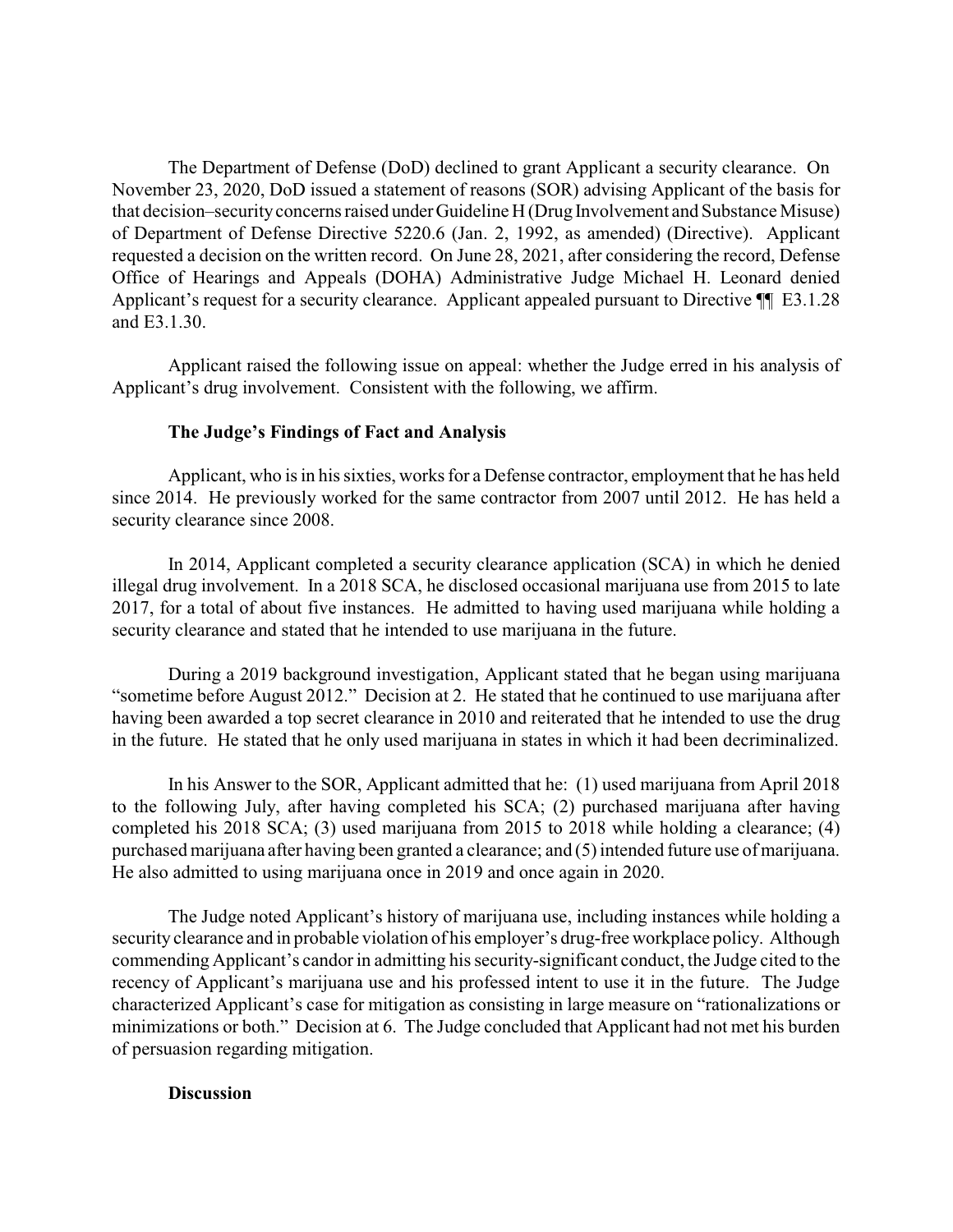Applicant has not challenged the sufficiency of the Judge's findings of fact. Rather, he argues presents several arguments, including that (1) there is no social stigma regarding marijuana use and, that the Judge erred in concluding that he had not mitigated the concerns raised in the SOR. He therefore, no risk of blackmail; (2) he has held a clearance for many years without incident or concern; (3) his use did not rise to the level of substance abuse; (4) marijuana has been decriminalized in many states; and (5) he never came to work under the influence of marijuana.

 App. A ¶ 24. This paragraph defines "substance misuse" as a generic term to describe, *inter alia*, the conduct just quoted. It does not limit Guideline H concerns to habitual drug use. Rather, the Directive provides that *any* use of an illegal drug can raise security concerns. *See, e.g.*, ISCR Case No. 12-06635 at 2 (App. Bd. Mar. 28, 2014). This clearly addresses the kind of use to which Applicant has admitted. We note Applicant's argument that many states have legalized marijuana for medical purposes or have simply decriminalized it. However, marijuana use remains an offense under Federal law. The Judge cited to a memorandum bythe Director of National Intelligence (DNI) to the effect that states do not have authority to contravene Federal drug laws and that an applicant's forth policy that a DOHA Judge must bring to bear in arriving at a clearance decision under Guideline H. We have long held that applicants who use marijuana after having been placed on notice of the security significance of such conduct may be lacking in the judgment and reliability (App. Bd. Jan. 15, 2019). In the case before us, Applicant's SCAs and pre-employment drug test information. When viewed as a totality, and in light of Applicant's multiple statements of intended future marijuana use, the evidence that was before the Judge supports his overall adverse conclusion. The Directive provides that "illegal use of controlled substances . . . raises questions about a person's ability or willingness to comply with laws, rules, and regulations." Directive, Encl. 2, use of marijuana "remains adjudicatively relevant in national security determinations." DNI Memorandum, dated October 25, 2014, at 2. This memorandum has not been rescinded and sets expected of those with access to classified information. *See, e.g.*, ISCR Case No. 17-04198 at 2 were sufficient notice that use of marijuana is not compatible with maintaining access to classified

 security clearance decision. Even those with good prior records can exhibit behaviors that call their judgment into serious question. *See, e.g.*, ISCR Case No.18-02581 at 4 (App. Bd. Jan. 14, 2020). We note Applicant's contention that he has held a clearance for years without incident. This matter is entitled to little weight under the facts of this case. The government need not wait until an individual mishandles or fails to safeguard classified information before it can make an unfavorable

 We have considered the entirety of the arguments contained in Applicant's appeal brief. The choice made.'" *Motor Vehicle Mfrs. Ass'n of the United States v. State Farm Mut. Auto. Ins. Co.*, a clearance may be granted only when 'clearly consistent with the interests of the national security.'" 2(b): "Any doubt concerning personnel being considered for national security eligibility will be record supports a conclusion that the Judge examined the relevant data and articulated a satisfactory explanation for the decision, "including a 'rational connection between the facts found and the 463 U.S. 29, 43 (1983)(quoting *Burlington Truck Lines, Inc. v. United States*, 371 U.S. 156, 168 (1962)). The Judge's adverse decision is sustainable on this record. "The general standard is that *Department of the Navy v. Egan*, 484 U.S. 518, 528 (1988). *See also* Directive, Encl. 2, App. A ¶ resolved in favor of the national security.